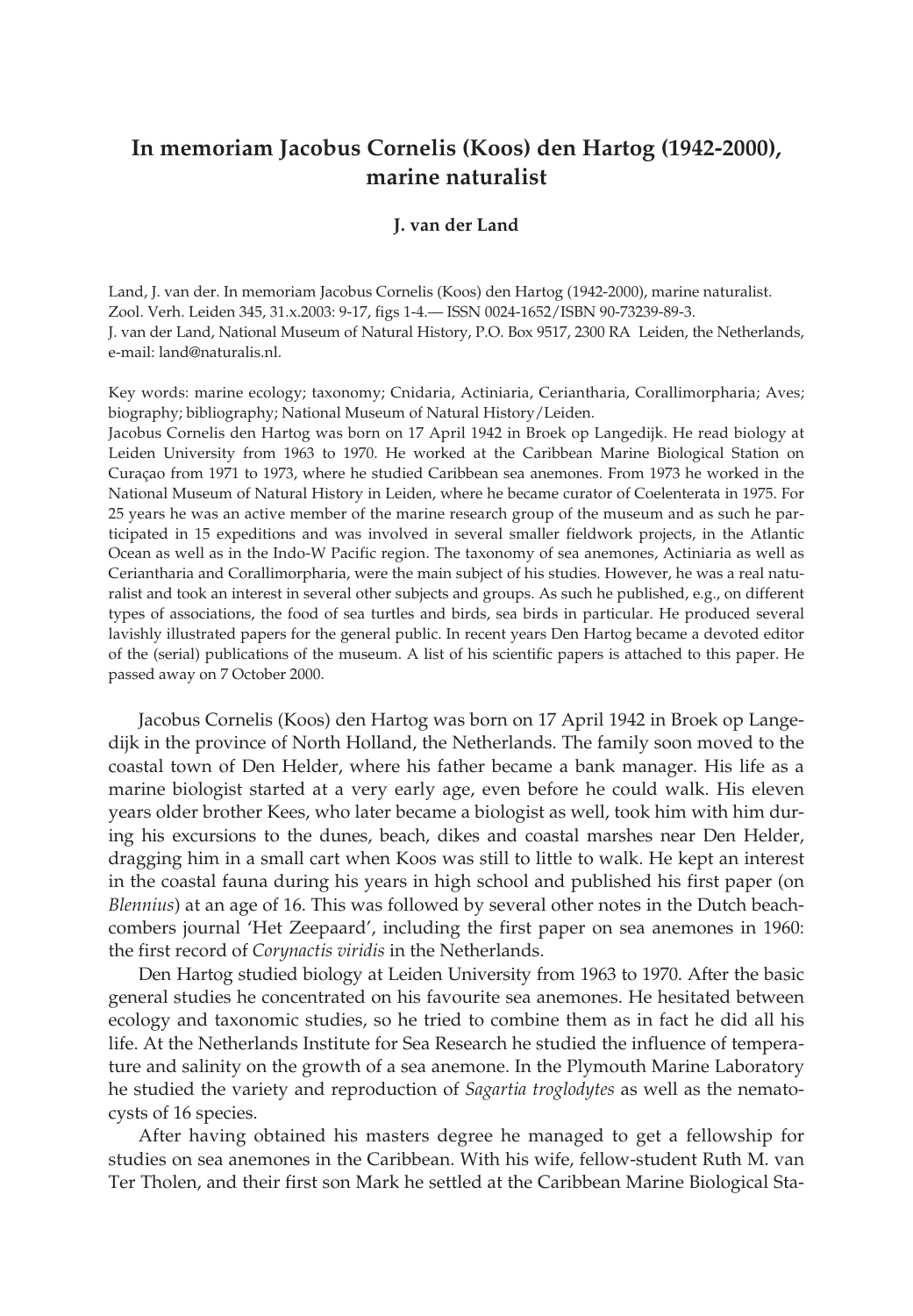

Fig. 1. The curator surrounded by books and samples.

tion on Curaçao in 1971. There I met them for the first time in 1972, when I stayed with my family in the same guesthouse. At that time it had become apparent that it would be difficult for Den Hartog to execute the research project, with a focus on ecology, as proposed originally. Scuba diving and work with life specimens in an aquacultural setting were essential components of the work, but because of problems with his ears scuba diving became impossible and moreover he had developed an allergy for sea anemones. In consultation with the research foundation and with the Leiden museum (in particular Prof. Willem Vervoort) the goals of the research project were changed. The research became more focussed on taxonomy and zoogeography.

Den Hartog finished his fieldwork on the Netherlands Antilles in October 1973. He donated his enormous collection of Caribbean sea anemones to the Leiden museum and started working on it in a room next to mine, which lead to almost daily contacts between us for more than 25 years. He immediately became an active member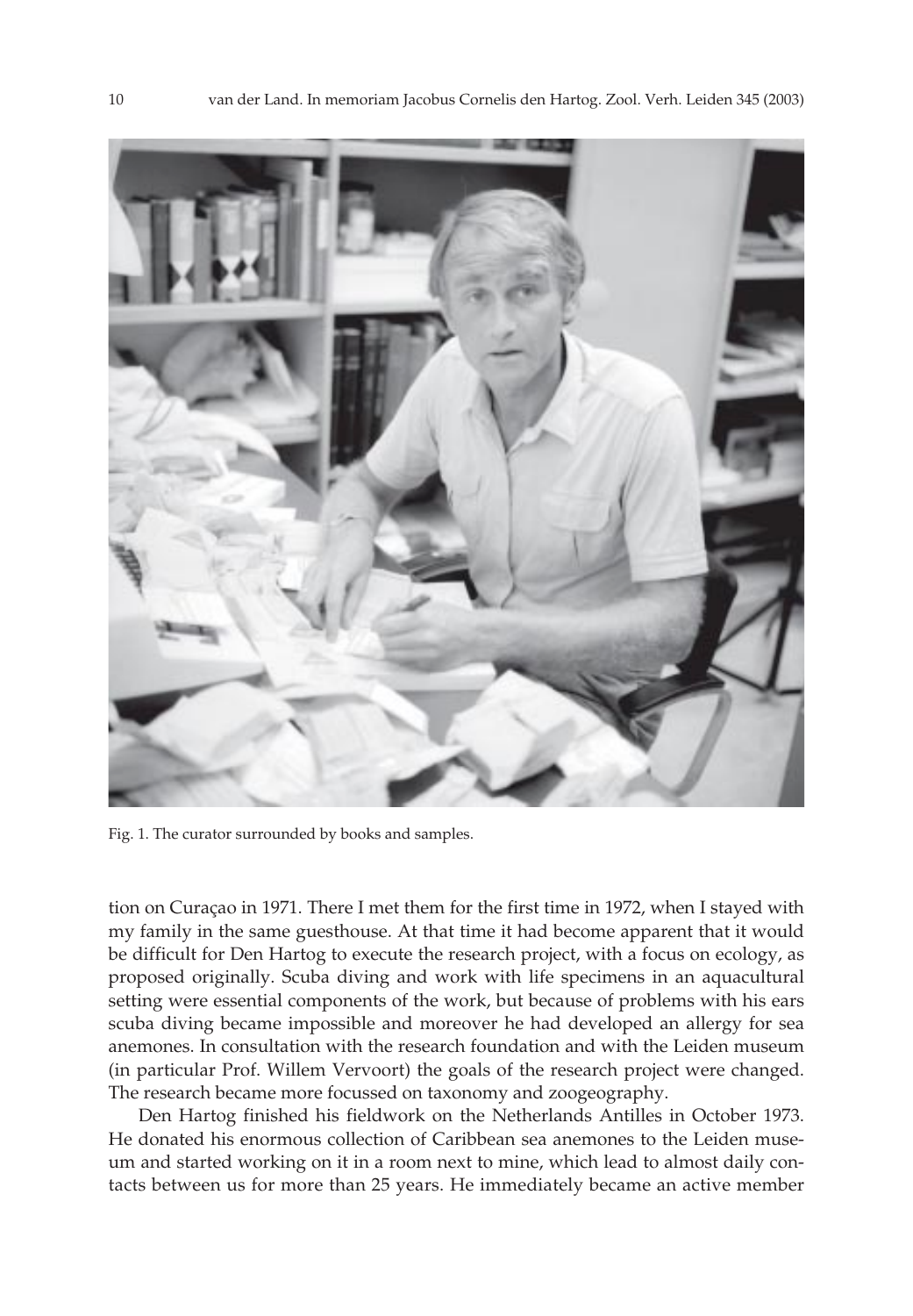of our marine research group. His fellowship ended on 1 August 1975, when he was appointed curator of Coelenterata. Meanwhile he became more and more convinced that an isolated study of Caribbean sea anemones was in fact impossible. Material from other parts of the Atlantic and from the Indo-Pacific had to be included and type specimens had to be reexamined. First he borrowed additional specimens from other museums but he preferred to study the species in the field first. He always wanted to know more about their variation, ecology and behaviour. He took a great interest in mutualism, particularly symbiosis. The fact that this became an important aspect of research in our group until the present day, is in no small measure due to his enthusiasm. Regrettably this fieldwork



Fig. 2. Skin diving on Indonesian coral reef in 1984.

had to be confined to the littoral zone and the shallow sublittoral, at least for him personally. He did not find it too much of a handicap because he became an extremely skilful snorkel diver and was not hindered by the limited time scuba divers can stay in the water. Moreover scuba diving colleagues assisted him by making underwater photographs and extracting specimens from the sea floor (fig. 2). Of course they also brought specimens from deeper water.

In 1976 we started a new research programme in the southeastern part of the North Atlantic, the CANCAP-project. It focused on zoology, botany and palaeontology of the areas around the Canarian-Capeverdian Basin, including coastal research in all archipelagos in the region. Ultimately in twelve years time we made eight expeditions, mostly on board the research vessel Hr. Ms. *Tydeman*. Den Hartog took an active part in all of them, mostly as co-chief scientist. Of course he himself concentrated on the coastal benthos, particularly sea anemones and relatives. He worked along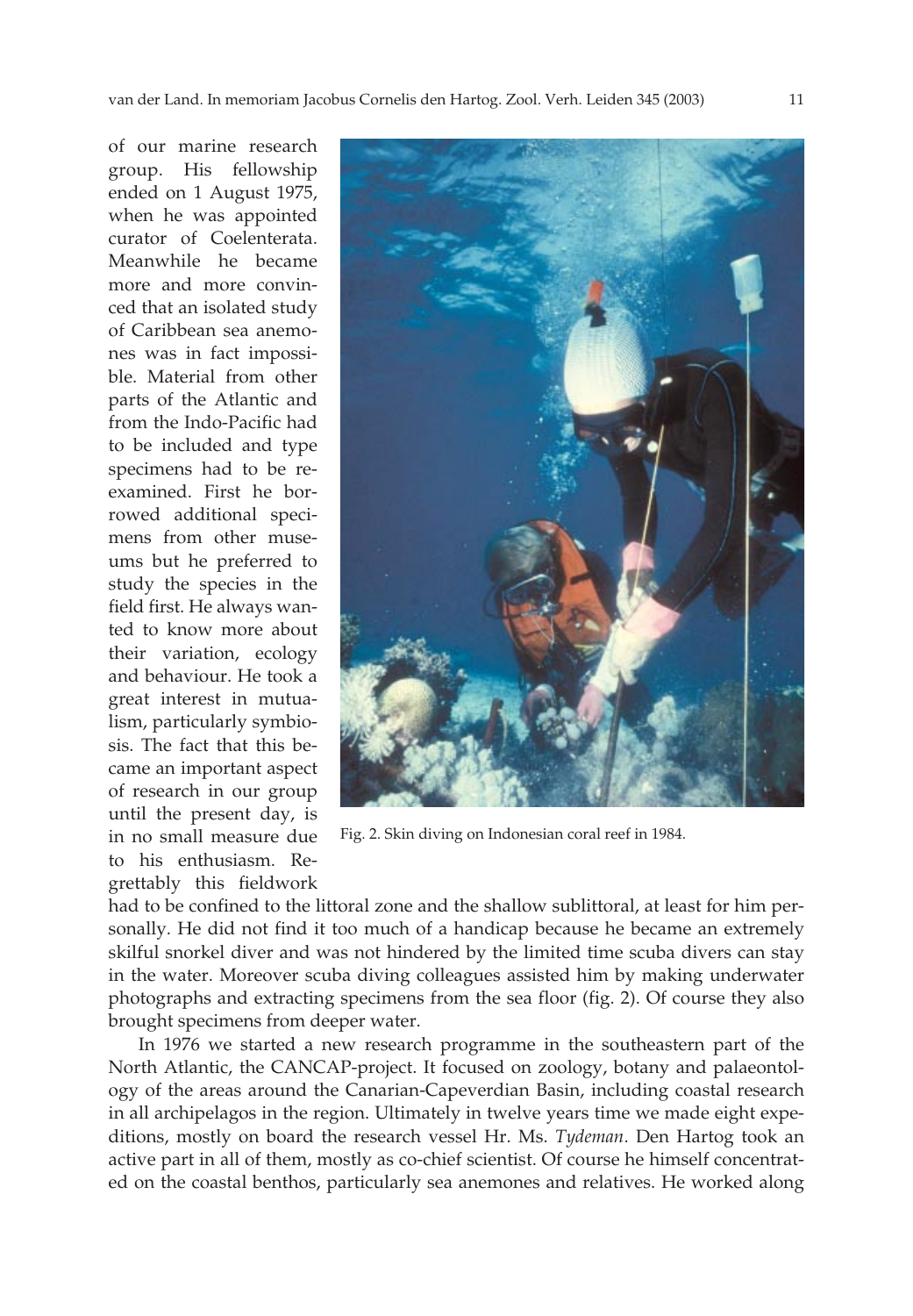

Fig. 3. Shore party leaving r.v. Tyro. Koos (left) with colleagues Jeroen Goud (middle) and Bert Hoeksema (Seychelles, 1993).

the coast of most islands in the region, often from the shore, and if he could he stayed there for several days because he also took a great interest in birds. All uninhabited islands in the region have sea bird colonies. In addition to the CANCAP-expeditions he organized collecting trips to the Azores (1979), Ascension and St. Helena (1983) and Senegal (1982, 1983). He also took part in an expedition with r.v. *Plancius* to the Orinoco delta and the Caribbean in 1986. The European fauna was not totally neglected: visits were made to the marine stations of Plymouth, Roscoff and the Faeroes. The Den Hartog family preferred holiday trips to the Mediterranean region and several times these gave an opportunity to spend at least some time to study the local fauna, from the Atlantic coast of France to Crete.

Den Hartog was convinced that many more sea anemones than we now are aware off have a circum-(sub)tropical distribution and that the Atlantic and Indo-Pacific species should not be studied in separately. Therefore he very much wanted to extend his field studies to the Indo-Pacific region. The first opportunity arose in 1984, when the museum participated in the Snellius-II expedition in Indonesian waters. On board r.v. *Tyro* we could visit several locations in eastern Indonesia, the world centre of marine biodiversity. The results of this expedition determined the planning of our research group and from 1990 on we focused our fieldwork on the Indo-West Pacific. We participated in the land-based Rumphius Memorial Expedition on Ambon in 1990. Our last shipboard expedition took place in 1992 and 1993 on board r.v. *Tyro*. As part of the Netherlands Indian Ocean Programme we studied the oceanic reefs of the Seychelles (fig. 3). Den Hartog also took part in the three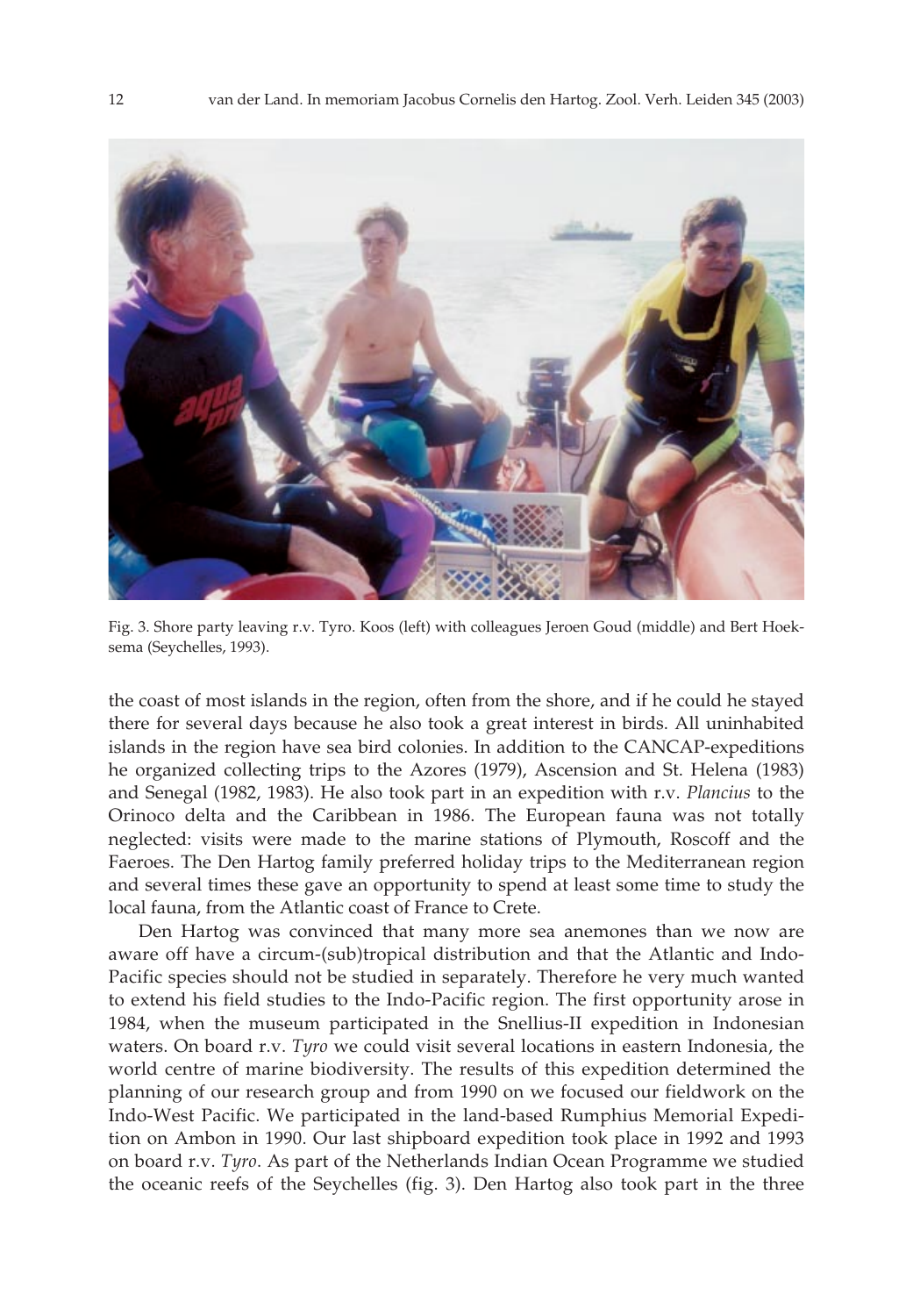subsequent land-based expeditions to northern Sulawesi (1994), Ambon and Seram (1996) and Cebu, Philippines (1999).

The taxonomy of sea anemones, Actiniaria as well as Ceriantharia and Corallimorpharia, was the main subject of his studies. This is by no means an easy subject and consequently there are not many experts worldwide. You need to be a more than average microscopist and micro photographer and indeed Den Hartog developed these skills to perfection. For best results you need good quality material. Therefore he always did his utmost to prepare and fix his specimens during the fieldwork. As mentioned before he concentrated on coastal species. Over the years we acquired a good collection of deep sea species as well but I could not persuade him to study those, probably because he could not study them in a living or at least fresh condition and fix them properly. There was only one exception, some abyssal Corallimorpharia, but then this was definitely a favourite group. He dedicated some of his largest and best papers to the Corallimorpharia, which he had collected and studied ever since 1971 (1980a, 1993c).

Den Hartog was asked several times to assist in the compilation of local marine fauna's, including identification guides. This type of work is very time consuming so he could not always do this, although he found it an obligation as one of few experts, noteworthy are his contributions to the fauna of Bermuda (1985b), Indonesia (1997a) and the western Indian Ocean (1997c).

He always tried to study the anemones in the living state, either in the field in their natural habitat or in aquaria. He not only did this in order to describe and photograph the animals properly but also to study their behaviour. He was particularly interested in associations with other animals such as symbiosis. Some results of his studies were published in papers on crustaceans and molluscs living on or with sea anemones (1984b, 1990a, 1991, 1995c, and 1997a)). During the fieldwork in the Indo-Pacific he put quite some effort in observations on clown fishes, in particular their quantitative distribution among clownfish anemones. Data on his observations in the Seychelles were published (1997d).

It looks a bit strange that he also became involved in the study of the food of sea turtles. However, because of the work of the former director Prof. L.D. Brongersma, the Leiden museum has a history of studies on the biology of these animals. Little was known about their food, particularly during their long pelagic wanderings because then they feed mainly on gelatinous plankton. These prey species can only rarely be recognized in stomach contents, but Den Hartog discovered that numerous nematocysts are present, indicating that coelenterates may be the most important food items for pelagic turtles. This more or less forced him to study the poorly known cnidom of pelagic groups, notably Siphonophora and Scyphozoa (1980b, 1984c, 1984d).

Den Hartog has always been a keen bird watcher and photographer and years ago he filmed as well, e.g. the courtship behaviour of grebes. He considered ornithology merely as a hobby, but this became rather more serious when we started visiting the Atlantic islands. These have interesting endemic bird fauna's but from the marine perspective almost all of them are important breeding areas for oceanic birds as well. Our expeditions gave opportunities to visit remote islands and this resulted in papers on the ornithology of the Selvagens islands (1984e), the Cape Verde islands (1984e, 1987a, 1990b, c, 1993b), the Azores (1981c, 1983) and St. Helena (1984a).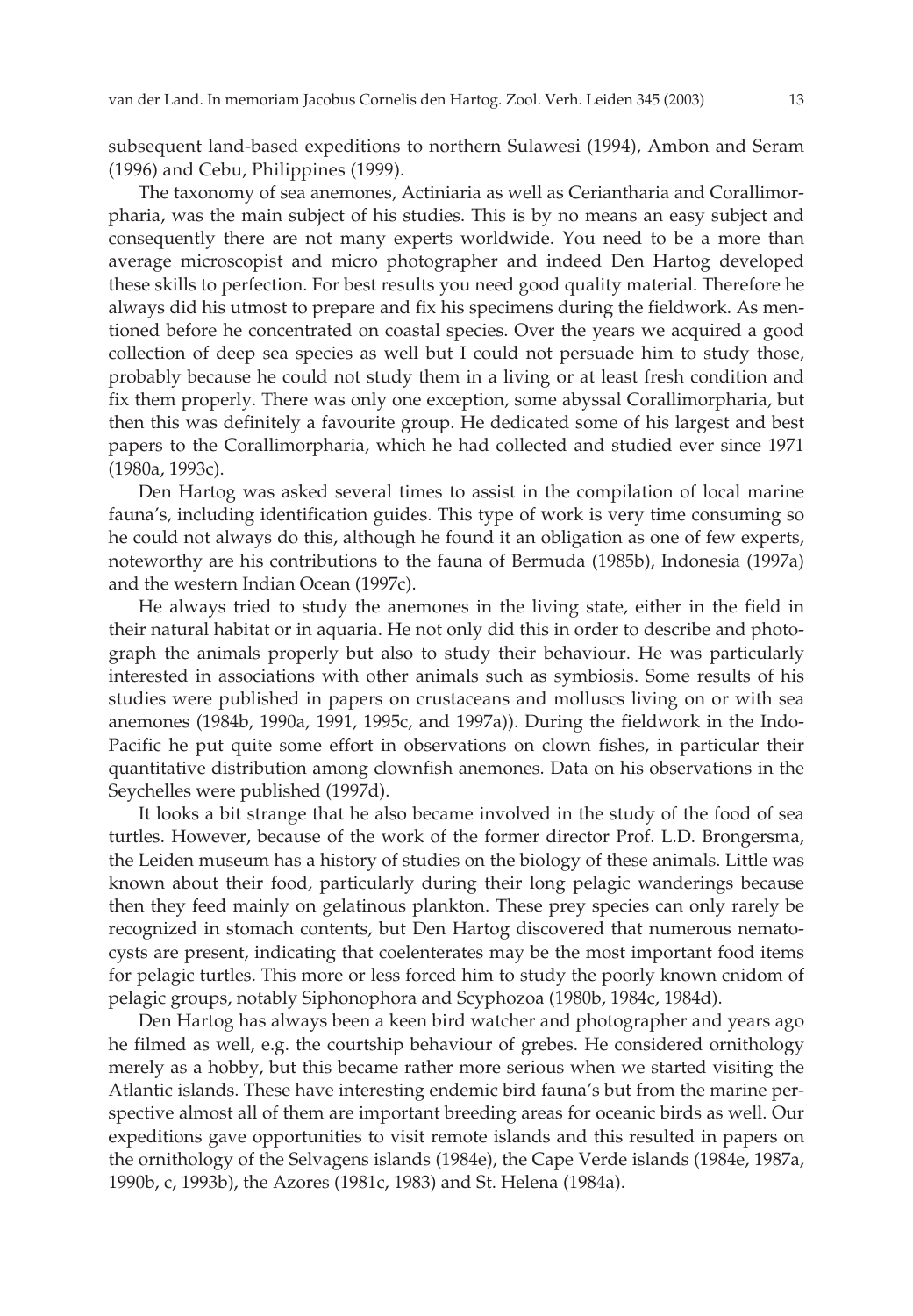

Fig. 4. Recent portret.

In the eighties Den Hartog put quite some effort in the production of papers for the general public, as a by-product of our journeys to the Atlantic islands. He was a skilled (bird)photographer so these papers could be lavishly illustrated with his own photographs. These papers were published first in 'Artis', journal of the Amsterdam zoo and later in 'Dieren', journal of the Amsterdam and Rotterdam zoos.

Den Hartog will of course be remembered as a scientist who published papers on several fields of research but also as an editor of the journals of the museum and separate books. In recent years he put major editorial efforts in three large volumes: Proceedings of the 6th International Conference on Coelenterate Biology (Leiden, 1997), Commemorative volume for the 80th birthday of Willem Vervoort in 1997 (Zool. Verh. Leiden 323, 1998) and the special volume on the occasion of my own retirement (Zool. Verh. Leiden 334, 2001), for which I am particularly grateful. Regrettably these enterprises resulted in several of his own manuscripts not being finalized. His departure was too soon and too sudden. Meanwhile two papers were completed by coauthors and hopefully other colleagues will edit some other almost complete papers. Koos passed away in Leiden on 7 October 2000.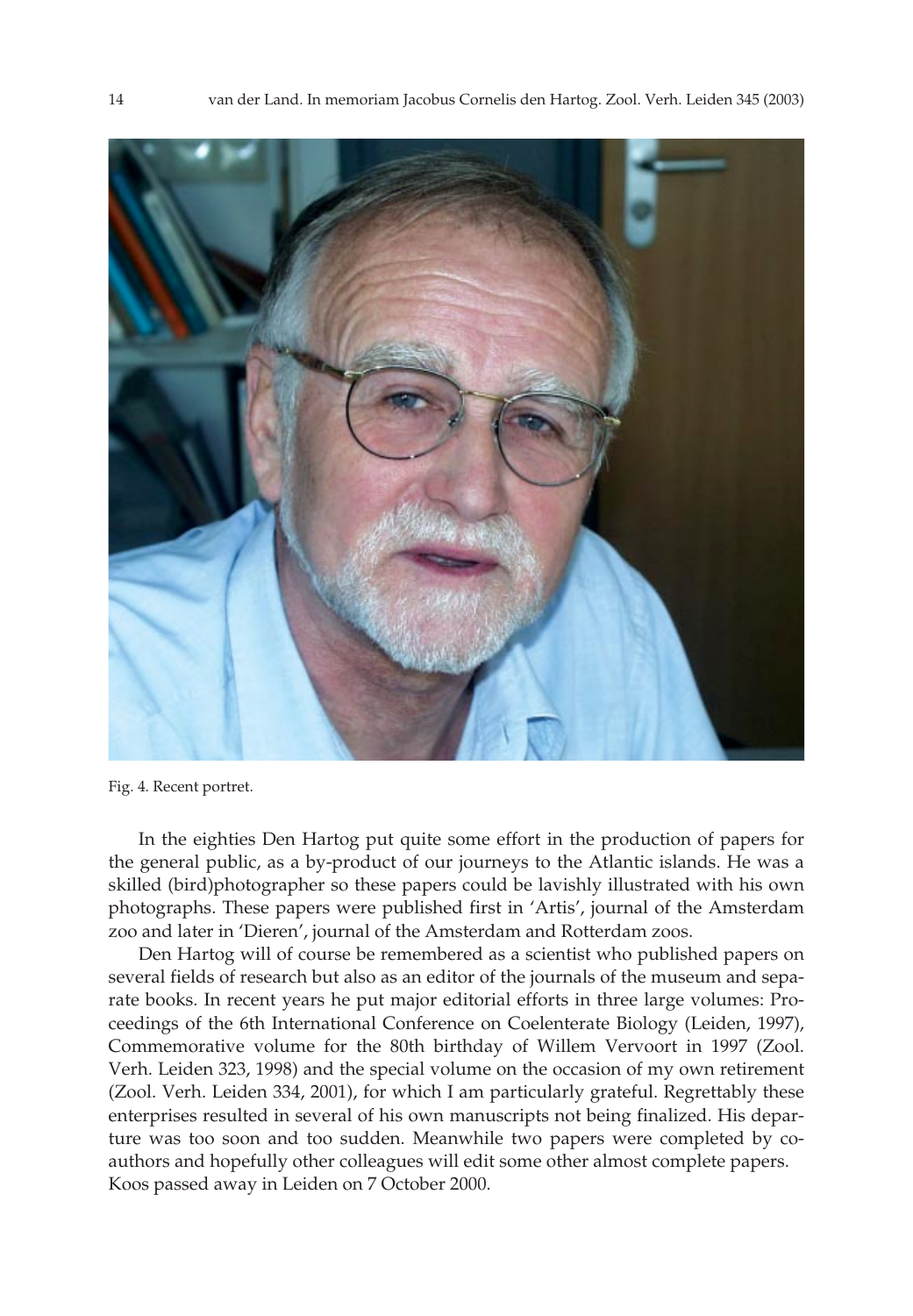## **Bibliography**

- 1958. Over slijmvisjes.— Het Zeepaard 18: 90-91.
- 1959a. Het aanspoelsel te Den Helder in het najaar van 1958.— Het Zeepaard 19: 306.
- 1959b. (—— & C. Baars). Het HBS-piertje.— Het Zeepaard 19: 65-67.
- 1960a. *Corynactis viridis*, nieuw voor ons land.— Het Zeepaard 20: 47-49.
- 1960b. Over de oorzaak van het losraken van de grote bruinwieren langs de Kanaalkusten.— Het Zeepaard 20: 49-51.
- 1962a. Op *Himanthalis elongata* aangevoerde zeeanemonen te Den Helder in 1960 en enige aanvullende aantekeningen over *Corynactis viridis*.— Het Zeepaard 22: 8-14, figs.
- 1962b. Problemen rond *Blennius pholis*, de slijmvis.— Het Zeepaard 22: 52-55.
- 1962c. Een autochthone vondst van *Sagartia elegans* (Dalyell) op de Helderse zeedijk.— Het Zeepaard 22: 91-92.
- 1963a. Vissen langs het strand van Katwijk.— Het Zeepaard 23: 6-8.
- 1963b. De verspreiding van *Tealia felina*, de zeedahlia, in Nederland.— Het Zeepaard 23: 75-82, figs.
- 1968. Onderzoek naar de invloed van de factoren temperatuur en saliniteit op de groei van de zeeanemoon [Investigating the influence of the factors temperature and salinity on the growth of the sea anemone].— Publikaties en Verslagen Nederl. Inst. Onderzoek Zee 1: 1-57, pls, tabs.
- 1970. Verslag betreffende onderzoek aan zeeanemonen te Plymouth gedurende het tijdvak tussen 3 juni 1969 …].— Verslag gewone verg. Afd. Natuurkunde KNAW 79: 96-100, fig. 1-3.
- 1973. Notes on growth of sea anemones in relation to temperature and salinity, and a method to obtain clones of these animals for experimental work.— Proc. AIMLC 9: 15.
- 1976. A record of the Stauromedusa *Depastrum cyathiforme* (M. Sars, 1846) in France.— Trav. Sta. Biol. Roscoff (n.s.) xxiii: 3-4.
- 1977a. Description of two new Ceriantharians from the Caribbean region, *Pachycerianthus curacaoensi*s n. sp. and *Arachnanthus nocturnus* n. sp., with a discussion of the cnidom and of the classification of the Ceriantharia.— Zool. Meded., Leiden 51: 211-242, 5 fig., pl. 1-6.
- 1977b. The marginal tentacles of *Rhodactis sanctithomae* (Corallimorpharia) and the sweeper tentacles of *Montastrea cavernosa* (Scleractinia); their cnidom and possible function.— Proc. 3rd Int. Coral Reef Symposium, Miami: 463-469, fig. 1-10.
- 1977c. [1978]. Notes on the little known sea anemone *Cataphellia brodricii* and on the closely allied *Hormatia coronata* and *Paraphellia expansa* (Actiniaria, Hormathiidae).— Neth. J. Zool. 27: 237- 244, fig. 1, pl 1-2.
- 1978. Comments on the proposed suppression of *Haliplanella* Treadwell (Polychaeta) in favour of *Haliplanella* Hand (Anthozoa).— Bull. Zool. Nomencl. 35: 73-74.
- 1980a. Caribbean shallow water Corallimorpharia.— Zool. Verhand., Leiden 176: 1-83, fig. 1-20, pl. 1-14, tab. 1-8.
- 1980b. Notes on the food of sea turtles: *Eretmochelys imbricata* (Linnaeus) and *Dermochelys coriacea* (Linnaeus).— Neth. J. Zoology 30: 595-610, illustr.
- 1981a. De Selvagenseilanden een Portugees natuurreservaat in de Atlantische Oceaan [The Salvagens islands – a Portuguese nature reserve in the Atlantic Ocean].— Artis 27: 82-90, illustr.
- 1981b. De Selvagenseilanden 2.— Artis 27: 116-123, illustr.
- 1981c. (—— & M.S.S. Lavaleye). Bird observations in the Azores (12 September-1 November 1979). Cancap-Project. Contributions No. 10.— Bocagiana (Funchal) 56: 1-19, pl. 1-8.
- 1981d. (—— & M.S.S. Lavaleye). Report on a shore collecting trip to the Azores (12 September 1 November 1979), including a list of collecting stations. Cancap-Project. Contributions No. 17.— Bocagiana (Funchal) 61: 1-15, fig. 1-2, pl. 1-6.
- 1983. Op zoek naar de priôlo, de zeldame goudvink van de Azoren [In search of the priôlo, the rare bullfinch from the Azores.].— Artis 29: 58-63, illustr.
- 1984a. A note on the avifauna of St. Helena, south Atlantic Ocean.— Bull. Brit. Ornith. Cl. 104: 91-95.
- 1984b. (—— & L.B. Holthuis). A note on an interesting association of the crab *Platypodiella picta* (A. Milne-Edwards 1869) and species of Zoantharia.— Cour. Forsch.-Inst. Senckenberg 68: 21-29, illustr.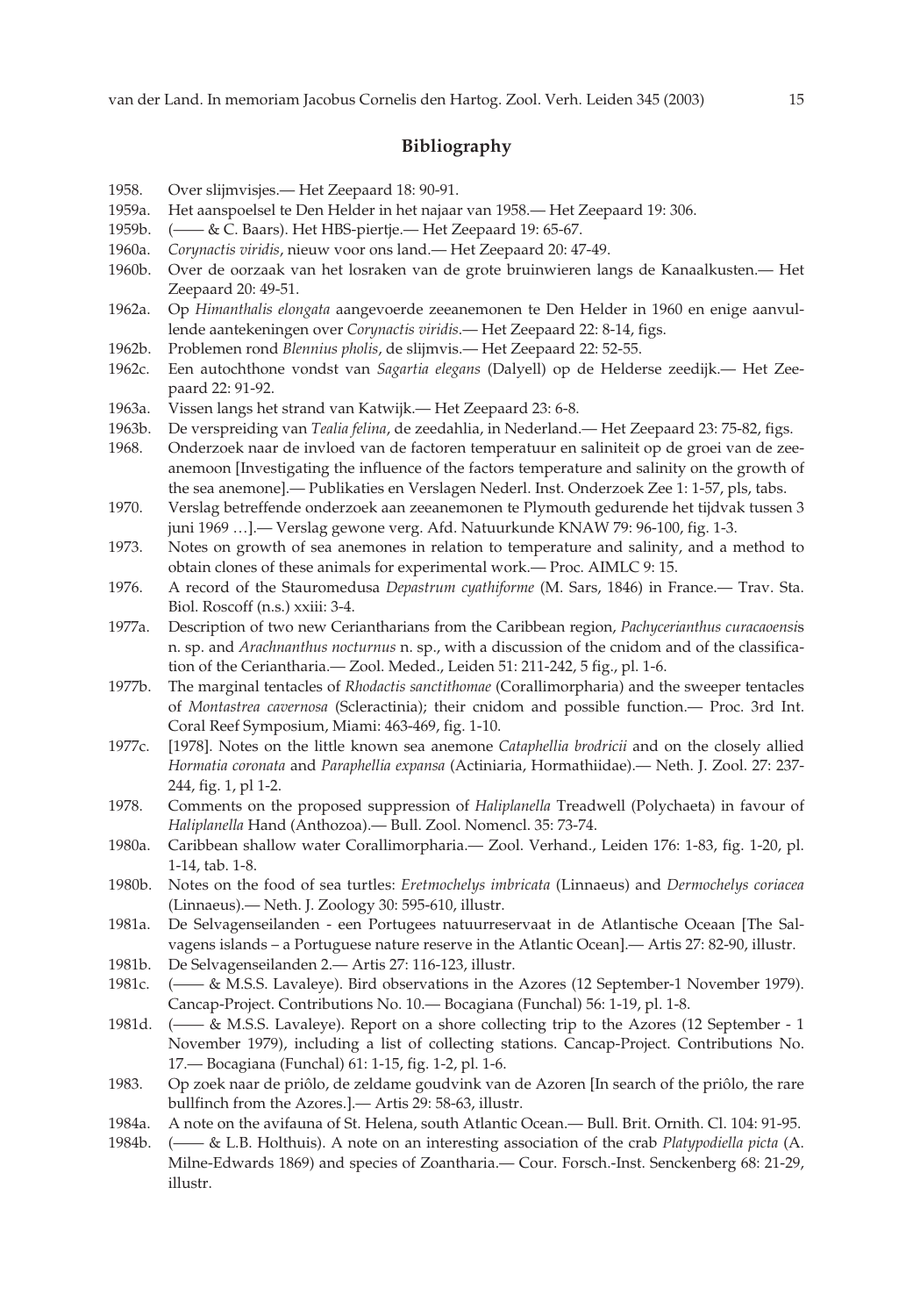- 16 van der Land. In memoriam Jacobus Cornelis den Hartog. Zool. Verh. Leiden 345 (2003)
- 1984c. (—— & M.M. van Nierop). Study on the gut contents of six leathery turtles *Dermochelys coriacea* (Linnaeus) (Reptilia: Testudines: Dermochelyidae) from British waters and from the Netherlands.— Zool. Verh., Leiden 209: 1-36, pl. 1-5, tab. 1-10.
- 1984d. (Nierop, M.M. van  $\& \longrightarrow$ ). A study of the gut contents of five juvenile loggerhead turtles, *Caretta caretta* (Linnaeus) (Reptilia Cheloniidae), from the south-eastern part of the north Atlantic Ocean, with emphasis on coelenterate identification.— Zool. Meded., Leiden 59: 35- 54, fig. 1-26, tab. 1-6.
- 1984e. (Nørrevang, A. & ——). Bird observations in the Cape Verde Islands (4-22 June 1982).— Cour. Forsch.-Inst. Senckenberg 68: 107-134, illustr.
- 1984f. (——, A. Nørrevang & P.A. Ziño). Bird observations in the Selvagens Islands.— Boletim Mus. Mun. Funchal 36: 111-141, illustr.
- 1985a. Een expeditie naar de Kaapverdische eilanden [An expedition to the Cape Verde islands] (1).— Dieren 2: 100-105, illustr.
- 1985b. Cairns, S., —— & C. Arneson). Class Anthozoa (Corals; Anemones). In: W. Sterrer (ed.), Marine Fauna and Flora of Bermuda. A systematic guide to the identification of Marine Organisms: 159-194, pl. 46-58, col. pl. 5-7.
- 1986a. Een expeditie naar de Kaapverdische eilanden (2).— Dieren 2: 145-149, illustr.
- 1986b. The queen scallop *Chlamys opercularis* (L., 1758) (Bivalvia, Pectinidae), as a food item of the sea anemone *Urticina eques* (Gosse, 1860) (Actiniaria, Actiniidae).— Basteria 50: 87-92, fig. 1-2.
- 1987a. A record of a Red-footed booby *Sula sula* (L.) from the Cape Verde Islands, with a review of the status of this species in the south Atlantic Ocean.— Zool. Meded., Leiden 61: 405-419, fig. 1-2.
- 1987b. A redescription of the sea anemone *Bunodosoma biscayensis* (Fischer, 1874) (Actiniaria, Actiniidae).— Zool. Meded., Leiden 61: 533-559, fig. 1-14, tab. 1.
- 1987c. Observations on the wentletrap *Epitonium clathratulum* (Kanmacher, 1797) (Prosobranchia, Epitoniidae) and the sea anemone *Bunodosoma biscayensis* (Fischer, 1874) (Actiniaria, Actiniidae).— Basteria 51: 95-108, illustr.
- 1987d. Some notes on the associated occurrence of the crab *Cycloes cristata* (Brulle, 1837) (Brachyura: Calappidae) and two types of benthic fish in the Canary Islands.— Zool. Meded., Leiden 61: 475-481, fig. 1-3.
- 1988a. Dr. Jakob Verseveldt 8 February 1903 29 March 1987.— Zool. Verhand., Leiden 245: i-vi, illustr.
- 1988b. An unusual phenomenon observed in *Epitonium clathratulum* (Kanmacher, 1797) (Prosobranchia: Epitoniidae): live snails becoming separated from their shells.— Basteria, 52: 3-7, 1 fig.
- 1989. Herinneringen aan een reis naar St. Helena [Recollections of a journey to St. Helena] (1).— Dieren 6(2): 48-53, 13 foto's. Idem (2).— Dieren 6(3): 91-95, 2 fig., 11 foto's. Idem (3).— Dieren 6(4): 115-120, 1 krt., 14 foto's.
- 1990a. Associated occurrence of *Cyclocoeloma tuberculata* Miers, 1880 (Decapoda: Majidae) and species of Discosomatidae (Anthozoa: Corallimorpharia).— Zool. Meded., Leiden 64: 161-168, illustr.
- 1990b. Birds of the Cape Verde Islands. Notes and speculations on species observed (9 August 10 September 1986), distribution, migration, status, origin and conservation.— Cour. Forsch.- Inst. Senckenberg 129: 159-190, fig. 1-15, tab. 1-3.
- 1990c. (Olson, S.L. & ——). Former breeding of *Sula dactylatra* in the Cape Verde Islands.— Bull. Brit. Orn. Cl. 110(1): 10-12.
- 1991. (—— & M. Türkay). *Platypodiella georgei* spec. nov. (Brachyura: Xanthidae), a new crab from the island of St. Helena, South Atlantic Ocean, with notes on the genus *Platypodiella* Guinot, 1967.— Zool. Meded., Leiden 65: 209-220.
- 1993a. Sea anemones. In: J. van der Land (ed.), Shipboard Report Seychelles Expedition 'Oceanic Reefs'. Netherlands Indian Ocean Expedition Leg E. 2nd edition: 84-85.— National Museum of Natural History, Leiden.
- 1993b. An early note on the occurrence of the magnificent frigate bird, *Fregata magnificens* Mathews, 1914, in the Cape Verde Islands: Columbus as an ornithologist.— Zool. Meded., Leiden 67: 361-364.
- 1993c. (——, O. Ocaña & A. Brito). Corallimorpharia collected during the CANCAP expeditions .......